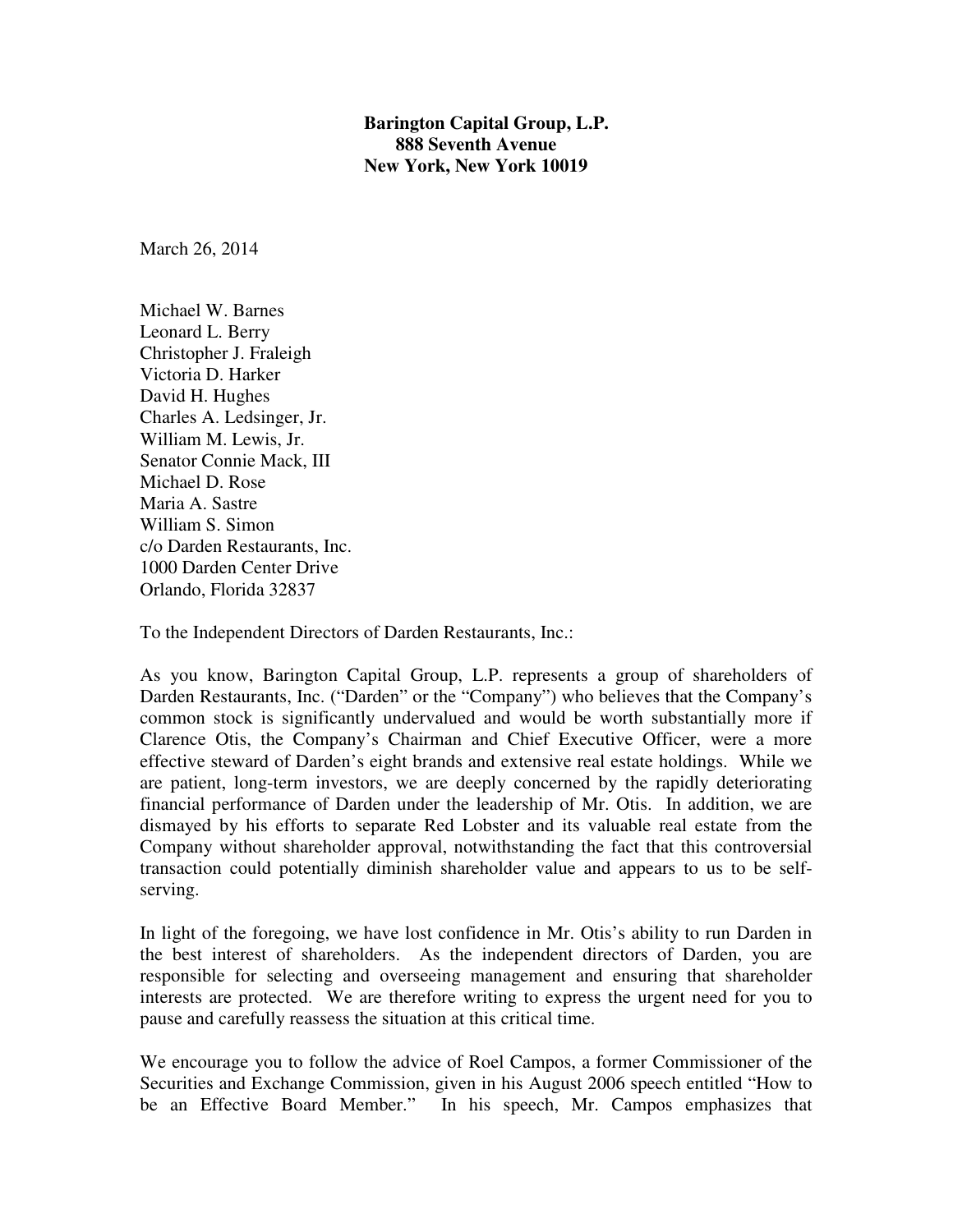independent directors must be more involved in evaluating corporate decisions and should have an open mind when confronted by shareholders. He suggests that boards challenge management to explore shareholder concerns and recommendations before adopting a "friend or foe" status. Mr. Campos also recommends that directors not settle for what is merely acceptable, but should strive for what best benefits a company's shareholders as a whole. He states that directors who don't should be taken to task for their lackluster conduct.

In addition to heeding the advice of Mr. Campos, we also call upon you to take the following actions:

 1. Appoint an Independent Chairman. Given the existence of potential conflicts of interest and the heightened need to ensure that shareholder concerns are being protected, we believe that Mr. Otis should no longer serve as Chairman of the Board. We recommend that a new independent chairman be immediately appointed in order to ensure that Board decisions are unbiased and made in the best interests of the owners of the Company.

2. Directly Engage in a Meaningful Dialogue with Shareholders. We recommend that the independent directors engage in meaningful dialogue with shareholders to more fully explore all alternatives to improve long-term shareholder value. Under the circumstances, we believe it is extremely important that the independent directors communicate directly with shareholders in order to receive a fair and unbiased understanding of their views and recommendations that have not been filtered through senior management.

3. Permit Shareholders to Vote on the Red Lobster Separation Plan. We fervently believe that the Darden Board should obtain the approval of shareholders before proceeding with the controversial separation of Red Lobster. Darden has sought to give the impression that shareholders are widely supportive of management's plan by repeatedly stating, with carefully chosen words, that its plan reflects "input" from shareholders.<sup>1</sup> Unfortunately, one only has to look at the stock market's reaction to the announcement of the Red Lobster separation on December 19<sup>th</sup> to confirm investors' disappointment with the plan.

As shareholders of Darden, we appreciate and strongly support Starboard Value's efforts to provide the owners of the Company with the right to express their views on the Red Lobster separation. However, we do not understand why you, as the representatives of shareholders on the Darden Board, are requiring Starboard to go through the tedious process of bringing a consent solicitation to call a special meeting in the first place. In light of the concerns that have been raised regarding this transaction, we believe that you should cause the Board to promptly announce that it will provide shareholders with the right to vote on the Red Lobster separation – an announcement that we believe the Board should have made in December. Providing shareholders with the right to vote on the Red Lobster separation is not only good corporate governance, it will help minimize the time and resources that the Company and its shareholders will have to spend to achieve the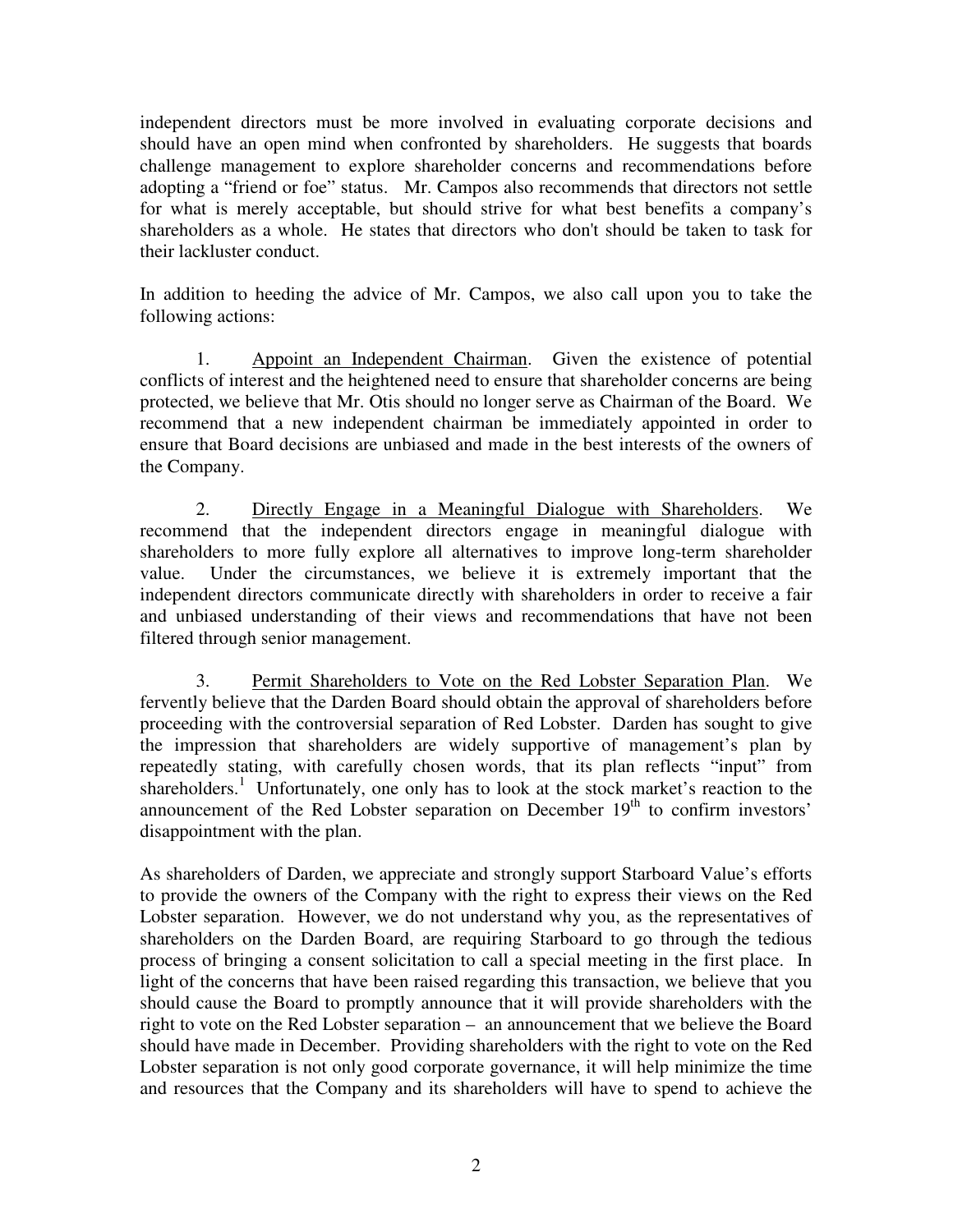same outcome through a consent solicitation. If Mr. Otis is so confident that shareholders support his plan, he should welcome the opportunity to have his views on such an important transaction validated by shareholders.

4. Reconsider the Current Restructuring Plan and Explore Opportunities to Unlock the Value of the Company's Real Estate Assets. We strongly recommend that the Company reconsider its views regarding Red Lobster's real estate, as we believe that Darden should retain these valuable assets rather than include them as part of any sale or spin-off. Retaining Red Lobster's real estate would preserve the opportunity to pursue a variety of other opportunities to unlock the value of these assets in the future, including through the formation of a publicly traded real estate investment trust (REIT). It would also allow the Company to collect rent from Red Lobster, which we believe is a superior alternative to including the real estate in the separation. J.P. Morgan analyst John Ivankoe expresses a similar view in his March 4, 2014 analyst report, which estimates that \$120 million in rental income per year could be generated for the Company and its shareholders by renting the real estate to Red Lobster. $<sup>2</sup>$ </sup>

We encourage you to independently explore more comprehensive restructuring alternatives that include the separation of Olive Garden and the formation of a publicly traded REIT. $3$  We also recommend that you permit the Company's financial advisors to engage in discussions with private and public real estate investment companies. We are confident that there are a number of interested parties that would welcome the opportunity to engage in a constructive dialogue regarding a variety of value-creating real estate solutions available to Darden.

5. Ensure that Shareholders Receive Full and Fair Disclosure. As independent directors, we believe that it is imperative that you ensure that shareholders are provided with full and fair disclosure from the Company's senior management team. We are appalled by recent press reports detailing Darden's heavy-handed treatment of financial analysts critical of the Company. Acts of "retribution" have allegedly included preventing such analysts from asking questions on earnings conference calls and refusing to give such analysts and their clients access to management or invitations to Companysponsored conferences.<sup>4</sup> We also disapprove of the recent decision by Darden to cancel the Company's 2014 Analyst and Investor Conference and replace it with private, "invitation-only" meetings with analysts, which appears to us to represent an attempt by management to control and obfuscate the flow of information concerning its restructuring plan. This type of behavior is unacceptable to us and, in our opinion, is not indicative of a management team that can be relied upon to run a public company in the best interests of shareholders.

6. Improve the Company's Corporate Governance. It is our belief that the Board needs to improve Darden's corporate governance and do a better job of aligning management and shareholder interests. This is not only evident to us from the restructuring plan that the Board approved, but from the Company's horrific corporate governance rating that was recently issued by Institutional Shareholder Services.<sup>5</sup> We were also shocked to learn that just days after the Company issued its disappointing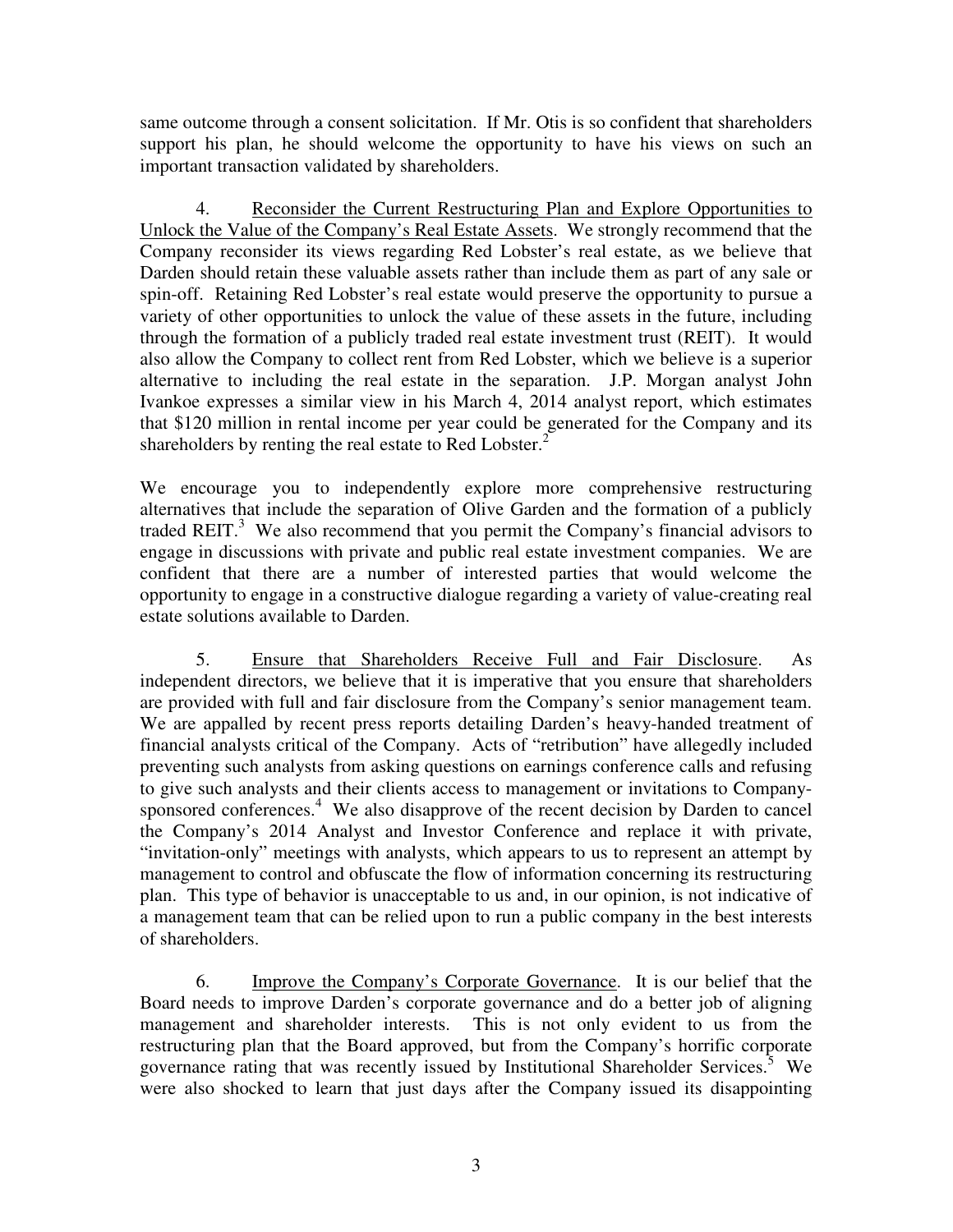financial results for the third quarter, the Board voted to update Darden's Bylaws to help protect their jobs by making it more burdensome for shareholders to nominate new directors. One would expect that that if the Board was truly shareholder focused, it would find it unnecessary to increase Darden's defenses, particularly at a time when it is implementing a restructuring plan that Mr. Otis claims will enhance shareholder value.

7. Consider Beginning a Search for a New Chief Executive Officer. Under Mr. Otis's leadership, the Company has underperformed virtually every financial benchmark over the past one, two, three, four and five-year periods. Shareholders have been given little reason to believe that that this will change any time soon if Mr. Otis remains Chairman and Chief Executive Officer. As you know, on Friday the Company announced same-store-sales declines of -5.4% at Olive Garden and -8.8% at Red Lobster for the third quarter of fiscal 2014. This comes on top of same-store-sales declines of - 4.1% at Olive Garden and -6.6% at Red Lobster for the third quarter of fiscal 2013. In fact, same-store-sales have declined at Olive Garden – Darden's largest brand accounting for approximately 42% of the Company's revenue – in six out of the last eight quarters, and at Red Lobster – Darden's second largest brand accounting for approximately 30% of the Company's revenue – in seven out of the last eight quarters.

As the financial performance of Darden continues to decline, we believe that Mr. Otis is not only failing to pursue opportunities to create strong independent operating companies and unlock the value of Darden's significant real estate holdings, he is proceeding with a restructuring plan that could potentially destroy the opportunity to fully unlock this value in the future. We are puzzled by Mr. Otis's continued resistance to more broadly implementing the proven strategies we have recommended that have improved long-term shareholder value at a number of other restaurant companies. Given the extensive list of benefits that Darden has stated Red Lobster will achieve from a separation, one would expect that a CEO truly focused on doing what is best for shareholders would want the same for Darden's seven other brands.

It is our belief that the rationale Mr. Otis has given to defend his decision not to separate Darden's remaining brands is spurious. During Darden's March 3<sup>rd</sup> conference call, Morgan Stanley analyst John Glass asked why a spin off creates value for Red Lobster, but not for the Specialty Restaurant Group. In response, Mr. Otis stated:

"From a strategic perspective, we believe that all of our casual dining brands, with the exception of Red Lobster, really have a great deal in common as they move forward in terms of the things they need to do to protect their core. So strategically there's a lot of comparability there that is not at Red Lobster … And our Specialty Restaurant Group is comprised mostly of casual dining brands that have a lot in common with LongHorn and Olive Garden."

We believe that Mr. Otis is being disingenuous, given the significant and obvious differences that exist between brands such as The Capital Grille and Olive Garden. These brands have vastly different target customers, average check sizes and alcohol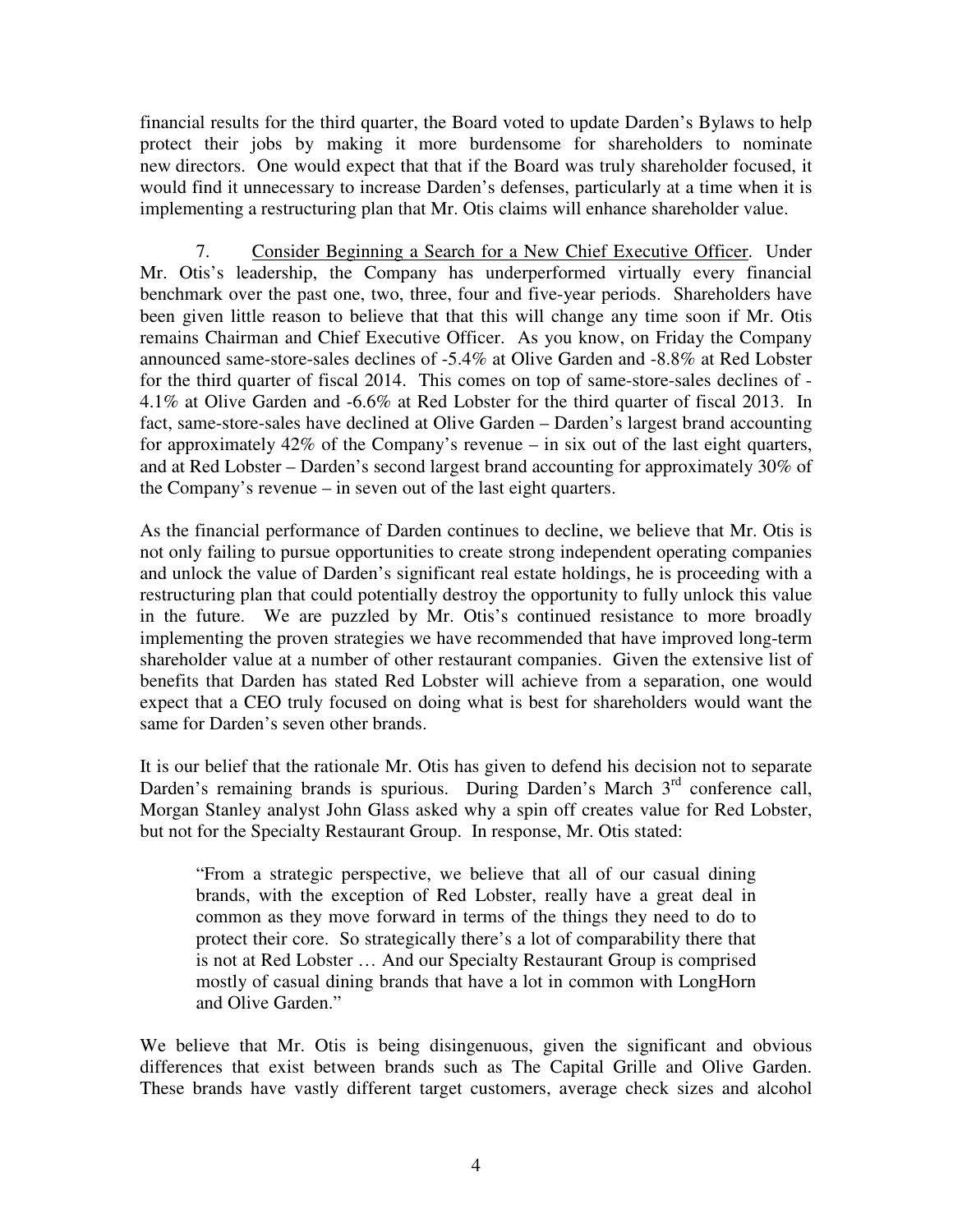sales, as well as significantly different needs in terms of marketing, menu innovation, food sourcing and supply chain requirements (just to name a few).

Clearly, keeping Darden's seven remaining brands together is beneficial to Mr. Otis for a variety of reasons. Among other things, it allows him to continue to run Darden in the same fashion as before, with the further benefit that his poorest performing brand would be removed from the portfolio. We also recognize that including the real estate in a sale benefits Mr. Otis in that it will obscure the value that is received for the brand alone, which has significantly declined under his stewardship.

It therefore appears to us that Mr. Otis's views regarding the Red Lobster separation support the adage "where you stand [on an issue] depends on where you sit." Mr. Otis, who led Darden in the acquisition of five brands over the past six years or so, sits in an office in Darden's spectacular, \$152 million corporate headquarters located on a 57-acre campus in Orlando. This facility was designed and built under Mr. Otis's leadership to run the multi-brand portfolio he assembled in a centralized fashion. Given that Mr. Otis's background in finance and investment banking leaves him more qualified to run a restaurant conglomerate than an individual restaurant brand, some have questioned whether his views may be more influenced by his personal desire to maintain his position, pay and perquisites than a concern for what is ultimately in the best interest of shareholders.<sup>6</sup>

We have long questioned why the Board did not select a person with stronger operating experience in the restaurant industry to run Darden. While we have patiently tried to work with Mr. Otis, it is clear to us that the Company has not been able to effectively compete with Darden's better managed peers under his leadership. We therefore think it is time to for the Board to consider whether it should begin to look for a new CEO – someone with exceptional operating and management skills in the restaurant industry, who has the background and experience to run Darden no matter how it may be restructured in the future.

\* \* \* \* \*

In closing, we believe that there is clearly a need for greater leadership at Darden by its independent directors, and we encourage you to be significantly more proactive. As stated by Mr. Campos:

"Directors must ask the tough questions and get involved. And most importantly, when something that should raise an eyebrow comes to the attention of a director, that director must follow up and investigate. The director cannot ignore red flags, or even pink ones. In fulfilling the role of an effective director, an individual must take a proactive approach, going beyond the minimum legal obligations…. Frankly, to be an effective board member, directors who are supposed to be independent must have the wherewithal to be an active presence on management's radar and to act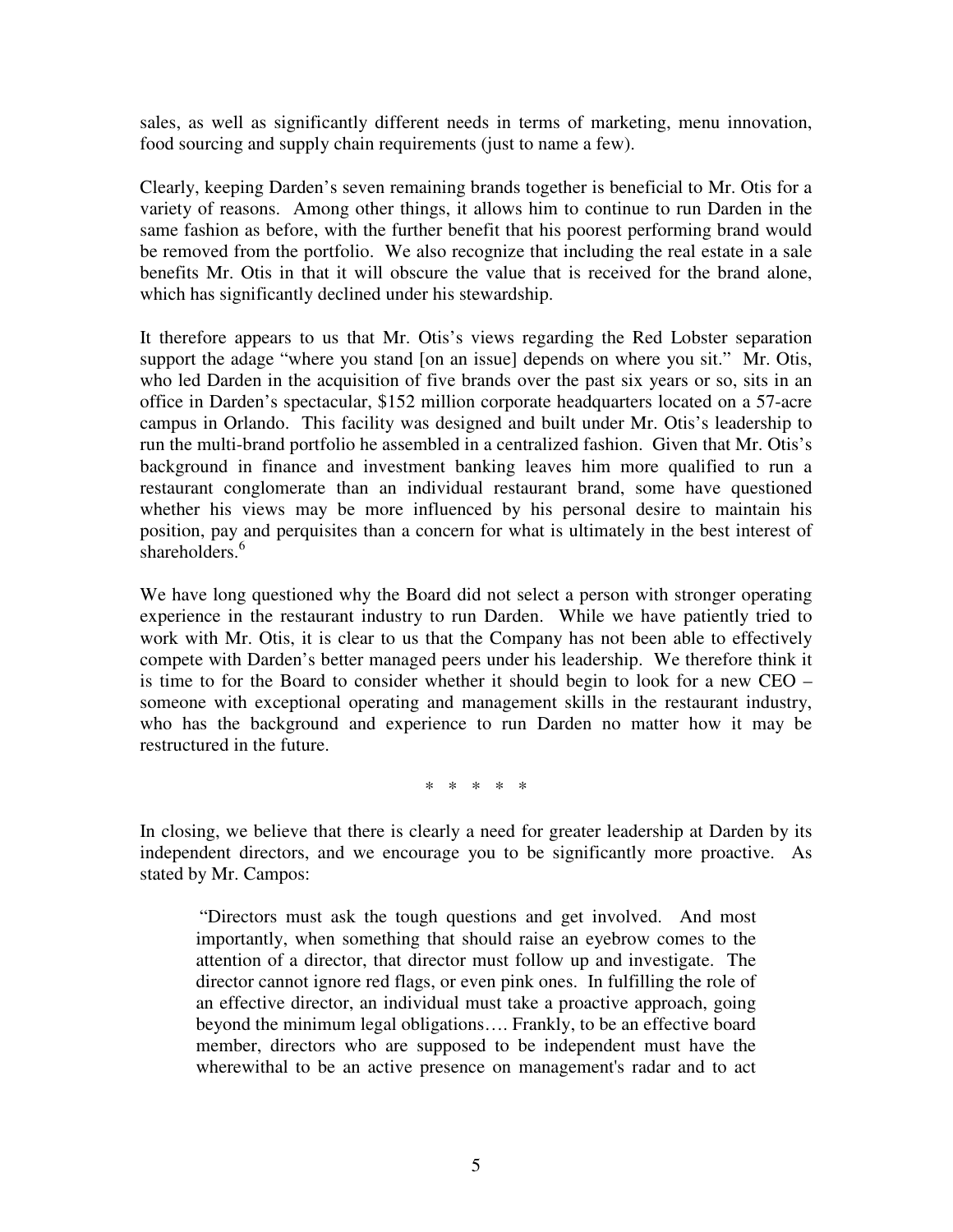independently in the interest of the shareholder. Passivity is not an option."

Needless to say, the status quo at Darden is unacceptable. Nevertheless, we remain convinced that Darden can significantly improve its long-term financial performance if the right strategic and operating decisions are implemented by a well-qualified management team. We are therefore looking to you, as the independent directors of Darden, to take decisive action at this critical time for the Company – it is your responsibility to ensure that the right management team is in place and that it is focused on making decisions that are in the best interests of shareholders.

Sincerely yours,

/s/ James A. Mitarotonda

James A. Mitarotonda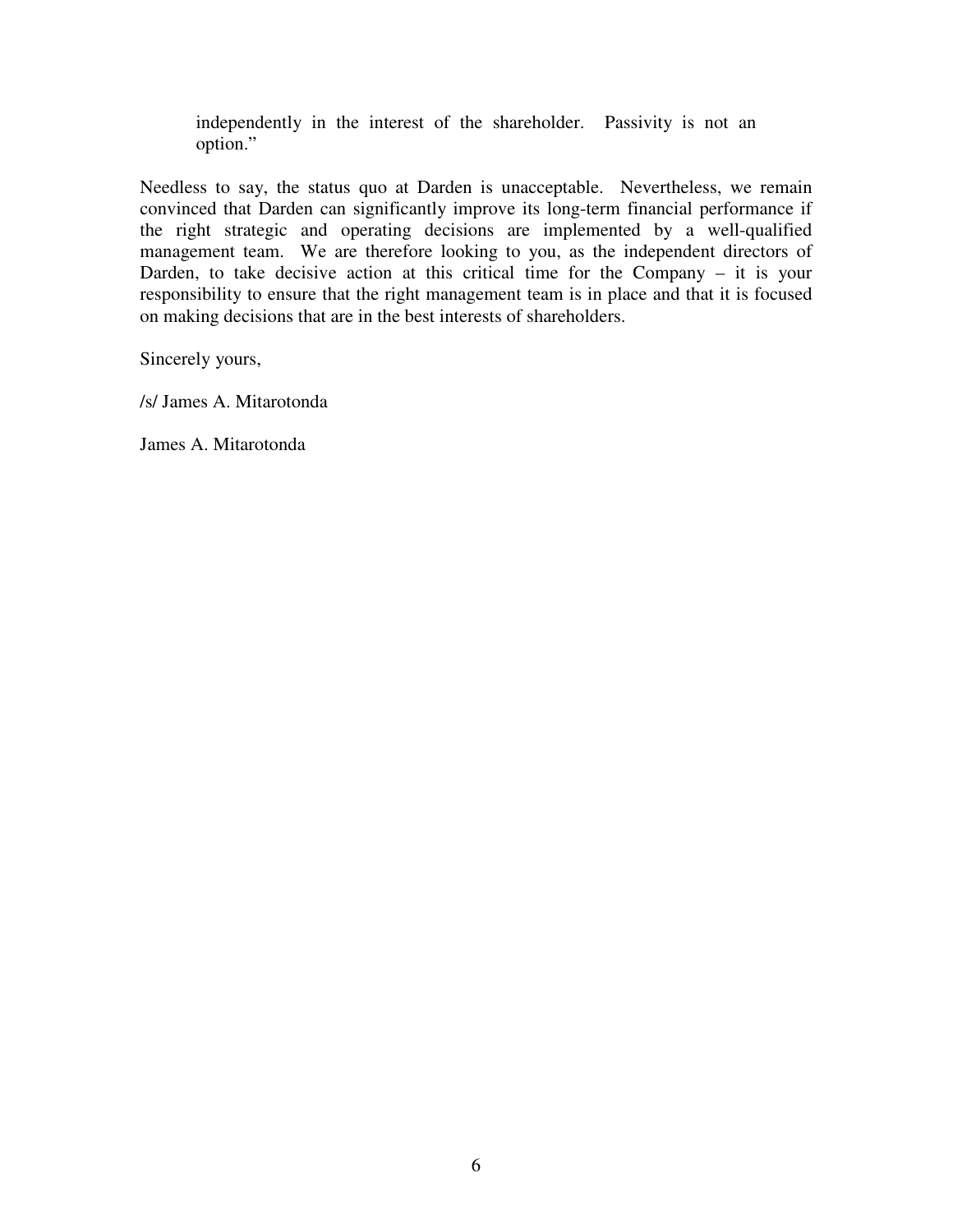## Endnotes:

 $\overline{a}$ 

<sup>1</sup> For example, Barclays analyst Jeff Bernstein asked the following question during the Company's March 3<sup>rd</sup> conference call: "I'm just wondering whether at this point you believe you have overwhelming support of the current initiatives, or better yet, if you did hear from a large number of shareholders going forward that they would like you to consider alternatives?" Mr. Otis elected not to directly answer the question, stating in response: "[W]e have reached out to shareholders. The plan that we've put together really reflects that input. And so it's a comprehensive plan."

<sup>2</sup> See J.P. Morgan Analyst Report, "Darden Digs in, Tough to See Much Upside on Current Plan," (Mar. 4, 2014), which notes that even if a REIT structure is not undertaken by the Company, the value of the real estate could be unlocked by retaining Red Lobster real estate and collecting rent from the spun-off company ("If the company collected rent at 7% of sales on ~70% of the Red Lobster units as 473 of 705 are owned, this could be \$120m in high-margin income (~\$0.70 in F15 EPS) based on a \$3.6m AUV. This excludes potential rent from properties with land-only leases, which could be accretive in this format despite not receiving much value in a separate REIT according to the company. The "new" DRI income would logically trade at a higher multiple than Red Lobster, and in our opinion this could be a way for the company, and investors, to realize some arbitrage value in the different income streams.").

 $3$  It is our belief that management's arguments against proceeding with a REIT are disingenuous and not well-founded. We would be happy to make our financial advisors available to you to discuss our views in greater detail. It is a matter of great disappointment to us that Mr. Otis appears not to have undertaken a thorough, objective analysis of this important alternative.

<sup>4</sup> See "Darden uses lobster claws on critical analysts," CNBC.com (Feb. 28, 2014); "An Analyst Lowers a Rating, and a Company Clams Up," The New York Times (Oct. 20, 2002).

<sup>5</sup> Institutional Shareholder Services issued Darden a governance rating of 10 on a scale of 1-10, with a 10 being higher governance risk.

<sup>6</sup> See, "CEO Clarence Otis feels the heat as Darden struggles," Orlando Sentinel (Mar. 8, 2014) ("Otis's lack of experience running restaurants might be a problem, some say. Other than a two-year stint running Smokey Bones, which Darden later sold as sales floundered, Otis's background is primarily financial."); and "DRI: A Generational Opportunity," Hedgeye (Oct. 15, 2013) ("[Mr. Otis's] lack of restaurant operating experience is a major reason the current management team has been decidedly unsuccessful.").

# # #